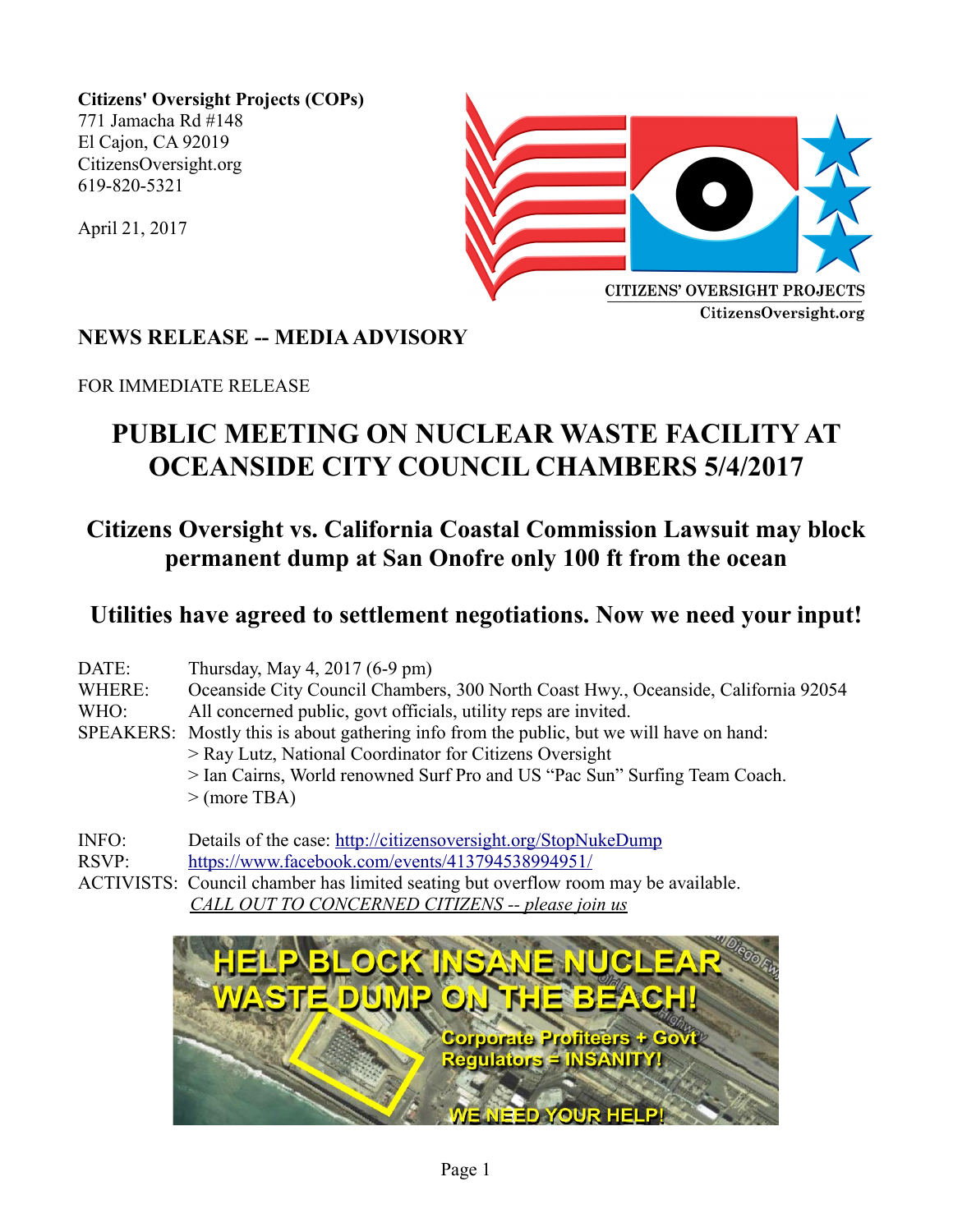April 21, 2017 (San Onofre) -- The California Coastal Commission (CCC) inexplicably approved the permit to bury 3.6 million pounds of nuclear waste only 100 feet from the beach and only inches over the high-tide mark.

Ray Lutz, National Coordinator of Citizens Oversight, Engineer, said, "After careful review of the CCC permit, I became thoroughly convinced that the construction of this nuclear storage facility (ISFSI) at this location should be blocked, so we filed this lawsuit shortly after approval on October 6, 2015. By blocking this permit, we can take a closer look at all the options and hopefully, avoid this ridiculous decision."

The utilities have agreed to negotiate with us in a settlement process that must be largely confidential due to the evidence code. However, we do not want the public to be silent! We are looking for ideas, thoughts, concerns, etc. and are looking to the "wisdom of crowds" to combat the insanity of the experts.

On May 4, Citizens Oversight will conduct the first in a series of public events to gather input from the community that can be fed into the settlement process. All comments will be transcribed and included in the public file. This first meeting will be at the Oceanside City Council Chambers.

We are planning a subsequent event in Huntington Beach, the epicenter of beach-centered businesses that rely on a healthy coastline, not one contaminated with radioactivity.

### **WHY THIS IS A BAD IDEA:**

**WASTE DEADLY:** This is high-level nuclear waste and is extremely deadly, and will remain so for up to 250,000 years (forever)!

**WRONG PLACE:** This location, is near 8.4 million residents within 50 miles, a ten-lane freeway, and active railroad line, and thus represents a prime terrorist target. Build it in the unoccupied desert and terrorists will lose interest.

**OTHER OPTIONS NOT INVESTIGATED:** There are many options that have not been explored. Edison, the plant operator, has explored only the default solution, which results in nuclear waste being stored right on the coast in an area where no one would choose to put it. They consider any sort of paperwork impossible to surmount, such as licenses that must be obtained for any other more logical location. Plus, it seems any public review of this disaster is to be avoided, typical of a publicly traded company interested in avoiding public review of what they are doing.



#### **SIDEBAR:**

#### **Q: Are there other places for the waste that would be better than San Onofre?**

**A:** Absolutely! Here are some possibilities:

1. The **Palo Verde Nuclear Plant**, near Phoenix, which is already licensed as a nuclear waste storage facility, is probably the most attractive alternative. It needs to be expanded, and licensing paperwork done. Transportation is feasible. (Our lawsuit focuses on this option.)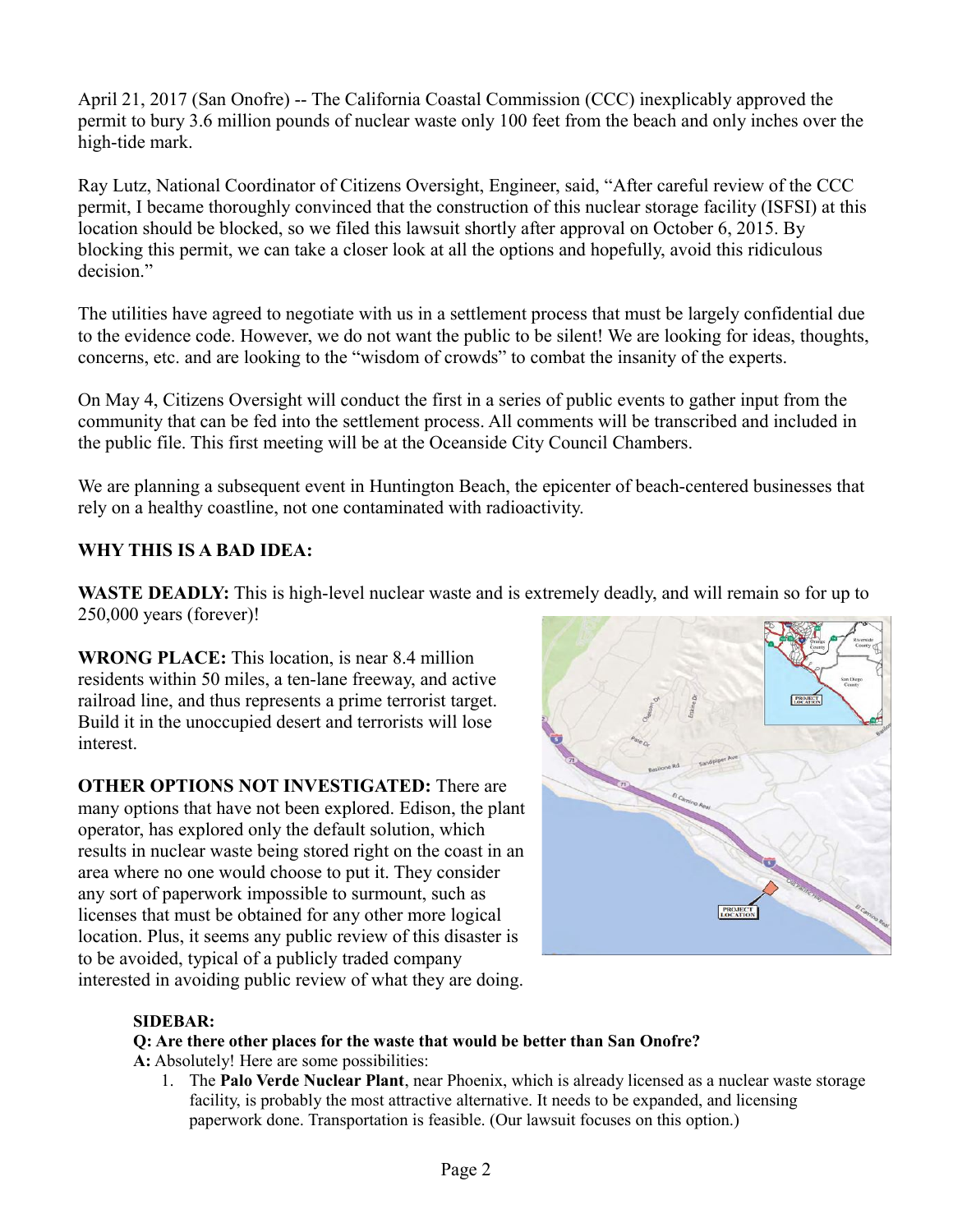- 2. **Mojave Desert,** far from civilization. We investigated this option and suggested the railroad stop called "Fishel CA". see:<http://copswiki.org/Common/M1732>for a review of this option. Our conclusion was that this specific location is perhaps *too remote* as services (roads, power, internet, etc.) are required, so more review is needed, but the general idea is very viable, and being right off a railroad makes transportation easy.
- **3. Camp Pendleton,** not optimal but still better: A location about 3 miles inland avoids ocean dangers, is on a secure military base, and transportation risks are minimized, but is still in an earthquake zone and near high population centers.

**TIME SCALES OFF - MAY NEVER MOVE:** The permit by the Coastal Commission is for 20 years. But the Commission knows the ISFSI will be in place for at least 35 years, even given the best-case scenario. There is a Generic Environmental Impact Statement for such an ISFSI that allows it to remain in place indefinitely -- for 100 years or more. Given our history of taking care of nuclear waste, it may never move once this facility is built.

**TOO CLOSE TO THE WATER:** The ground level is so close to the water level, they plan to build the structure half out of the ground but even then, the ground water level is within inches. Any increase in ocean levels in the next 100 years will likely raise the ground water to exceed the bottom of the structure.

Coastal Commission admits that the coast is likely to erode up to the ISFSI location within that time as well, and they prohibited any improvement in the seawall to protect the ocean.



**CANISTERS TOO BIG, HOT, THIN:** The canisters currently being used are too heavy, when coupled with the transportation over-pack, to be placed on conventional train cars or semi-trucks. They are too hot and large to be compatible with any future geologic repository, and too thin to resist ocean-air corrosion for very long. The NRC license for these canisters is only for 20 years. Although canister design is NOT within scope of this trial, we believe the Coastal Commission must take the overall risk into account.

**NO INSPECTIONS:** Even though we know the relatively thin 5/8" steel canisters will likely corrode in the ocean salt air, there is no requirement for inspections in the permit period and inspection technology does not yet exist.

**NEWLY DISCOVERED FAULTS:** Scripps Institution of Oceanography just completed an extended